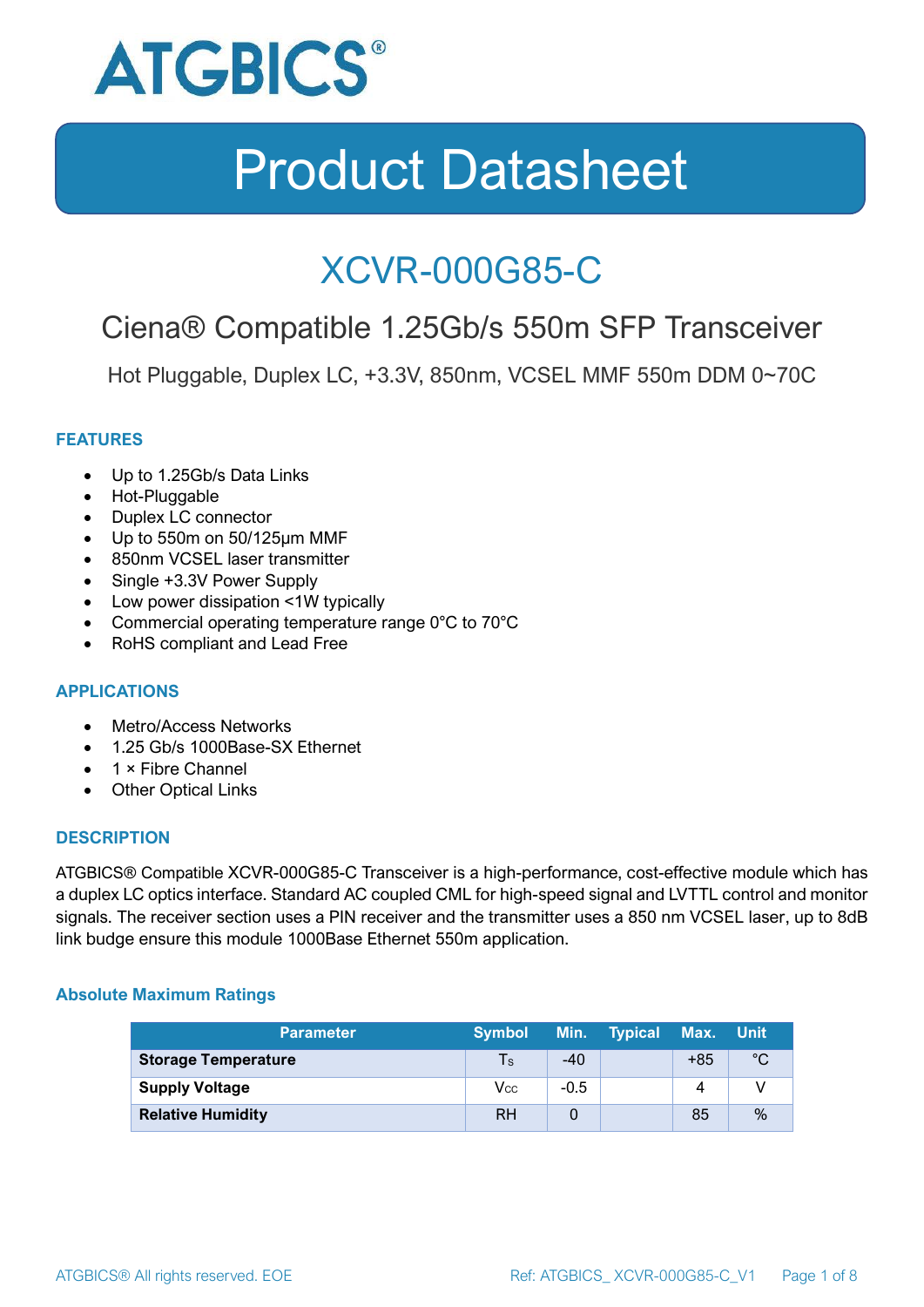

#### **Recommended Operating Environment:**

| <b>Parameter</b>             | <b>Symbol</b>    | Min.  | <b>Typical</b> | Max.     | <b>Unit</b> |
|------------------------------|------------------|-------|----------------|----------|-------------|
| <b>Operating Temperature</b> |                  | 0     |                | $+70$    | $^{\circ}C$ |
| <b>Supply Voltage</b>        | $V_{\rm CC}$     | 3.135 |                | 3.465    | v           |
| <b>Supply Current</b>        | <b>Icc</b>       |       |                | 300      | mA          |
| <b>Inrush Current</b>        | Isurge           |       |                | $lcc+30$ | mA          |
| <b>Maximum Power</b>         | $P_{\text{max}}$ |       |                |          | W           |

#### **Electrical Characteristics** ( $T_{OP}$  = -40 to 85°C, VCC = 3.135 to 3.465 Volts)

| <b>Parameter</b>                    | <b>Symbol</b>         | Min.           | <b>Typical</b> | Max.                 | <b>Unit</b> | <b>Notes</b> |  |
|-------------------------------------|-----------------------|----------------|----------------|----------------------|-------------|--------------|--|
| <b>Transmitter Section:</b>         |                       |                |                |                      |             |              |  |
| Input differential impedance        | $R_{\rm in}$          | 90             | 100            | 110                  | П           | П            |  |
| Single ended data input swing       | $V_{\text{in PP}}$    | 250            |                | 1200                 | mVp-p       |              |  |
| <b>Transmit Disable Voltage</b>     | $V_D$                 | $Vcc -$<br>1.3 |                | Vcc.                 | V           | 2            |  |
| <b>Transmit Enable Voltage</b>      | <b>VEN</b>            | Vee            |                | Vee+<br>0.8          | $\vee$      |              |  |
| <b>Transmit Disable Assert Time</b> | $T_{\rm dessert}$     |                |                | 10                   | <b>us</b>   |              |  |
| <b>Receiver Section:</b>            |                       |                |                |                      |             |              |  |
| Single ended data output<br>swing   | Vout, p<br>р          | 250            |                | 800                  | mv          | 3            |  |
| <b>LOS Fault</b>                    | $V_{\text{losfault}}$ | $Vcc -$<br>0.5 |                | V <sub>CC_host</sub> | $\vee$      | 5            |  |
| <b>LOS Normal</b>                   | Vlos norm             | $V_{ee}$       |                | $V_{ee}$ +0.5        | $\vee$      | 5            |  |
| <b>Power Supply Rejection</b>       | <b>PSR</b>            | 100            |                |                      | mVpp        | 6            |  |

Notes:

- 1. AC coupled.
- 2. Or open circuit.
- 3. Into 100-ohm differential termination.
- 4.  $20 80 \%$
- 5. LOS is LVTTL. Logic 0 indicates normal operation; logic 1 indicates no signal detected.
- 6. All transceiver specifications are compliant with a power supply sinusoidal modulation of 20 Hz to 1.5MHz up to specified value applied through the power supply filtering network shown on page 23 of the Small Form-factor Pluggable (SFP) Transceiver Multi-Source Agreement (MSA), September 14, 2000.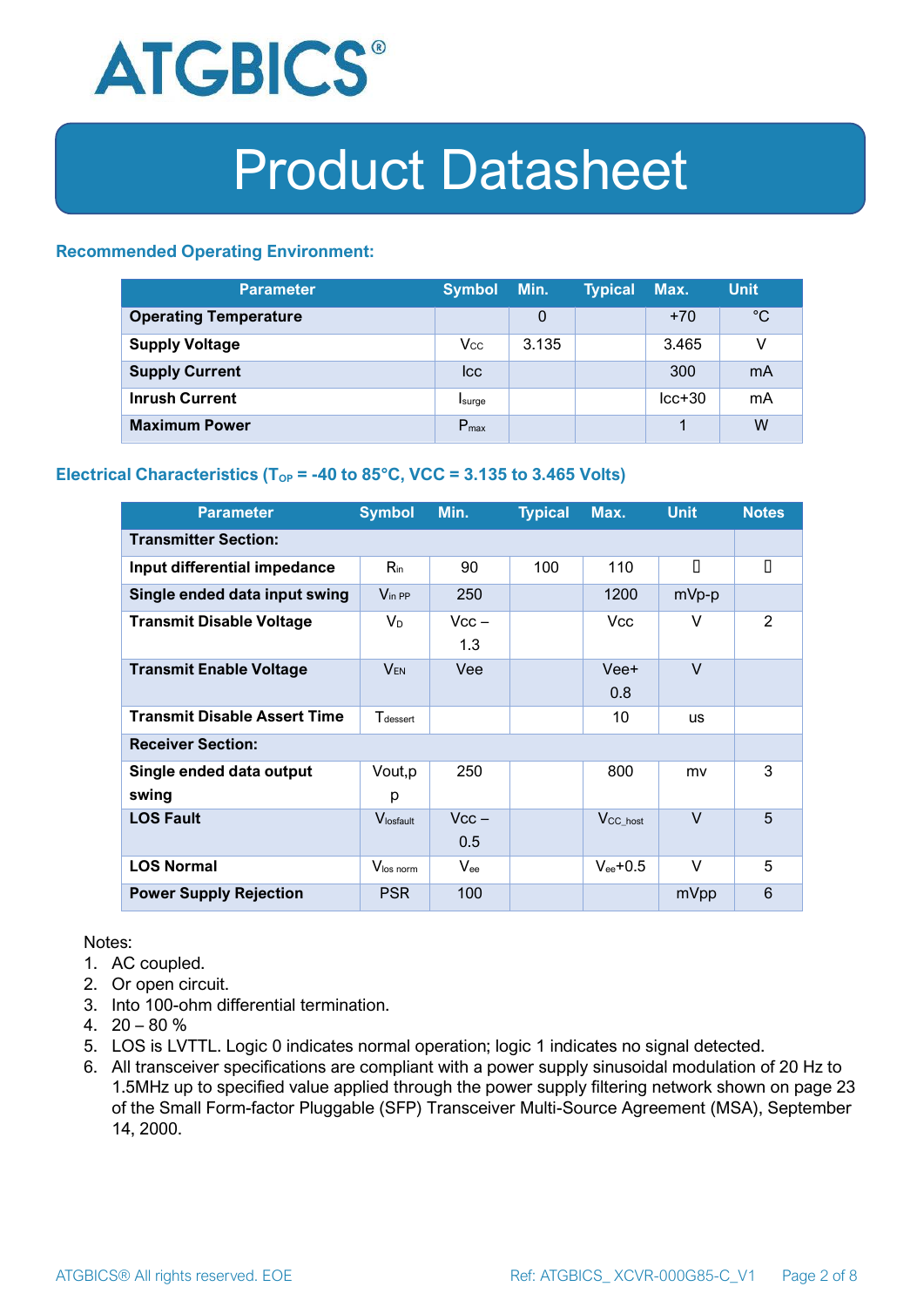

#### **Optical Parameters** ( $T_{OP}$  = -40 to 85°C, VCC = 3.135 to 3.465 Volts)

| <b>Parameter</b>                                                            | <b>Symbol</b>     | Min.         | <b>Typical</b> | Max.       | <b>Unit</b>     | <b>Note</b>    |
|-----------------------------------------------------------------------------|-------------------|--------------|----------------|------------|-----------------|----------------|
| <b>Transmitter Section:</b>                                                 |                   |              |                |            |                 |                |
| <b>Center Wavelength</b>                                                    | $\lambda_c$       | 840          | 850            | 860        | nm              |                |
| <b>Spectral Width (RMS)</b>                                                 | <b>ORMS</b>       |              |                | 0.85       | nm              |                |
| <b>Optical Output Power</b>                                                 | $P_{\text{out}}$  | -9           |                | $-3$       | dBm             | 1              |
| <b>Extinction Ratio</b>                                                     | <b>ER</b>         | 9            |                |            | dB              |                |
| <b>Optical Rise/Fall Time</b>                                               | $t_r / t_f$       |              |                | 260        | ps              | $\overline{2}$ |
| <b>Relative Intensity Noise</b>                                             | <b>RIN</b>        |              |                | $-120$     | dB/H            |                |
|                                                                             |                   |              |                |            | Z               |                |
| <b>Output Eye Mask</b><br>Compliant with IEEE802.3 z (class 1 laser safety) |                   |              |                |            |                 |                |
| <b>Receiver Section:</b>                                                    |                   |              |                |            |                 |                |
| <b>Optical Input Wavelength</b>                                             | $\lambda_{\rm c}$ | 770          |                | 860        | nm              |                |
| <b>Receiver Overload</b>                                                    | $P_{ol}$          | $\mathbf{0}$ |                |            | dBm             | $\overline{4}$ |
| <b>RX Sensitivity</b>                                                       | Sen               |              |                | $-17$      | dBm             | 4              |
| <b>RX LOS Assert</b>                                                        | LOS <sub>A</sub>  | $-35$        |                |            | d <sub>Bm</sub> |                |
| <b>RX LOS De-assert</b>                                                     | LOS <sub>D</sub>  |              |                | -18        | dB <sub>m</sub> |                |
| <b>RX_LOS Hysteresis</b>                                                    | LOS <sub>H</sub>  | 0.5          |                |            | d <sub>B</sub>  |                |
| <b>General Specifications:</b>                                              |                   |              |                |            |                 |                |
| <b>Data Rate</b>                                                            | <b>BR</b>         |              | 1.25           |            | Gb/s            |                |
| <b>Bit Error Rate</b>                                                       | <b>BER</b>        |              |                | $10^{-12}$ |                 |                |
| Max. Supported Link Length on<br>50/125µm MMF@1.25Gb/s                      | LMAX              |              | 550            |            | m               |                |
| <b>Total System Budget</b>                                                  | LB                | 8            |                |            | dB              |                |

Notes:

- 1. The optical power is launched into MMF.
- 2. 20-80%.
- 3. Jitter measurements taken using Agilent OMNIBERT 718 in accordance with GR-253.
- 4. Measured with PRBS  $2^{7-1}$  at 10<sup>-12</sup> BER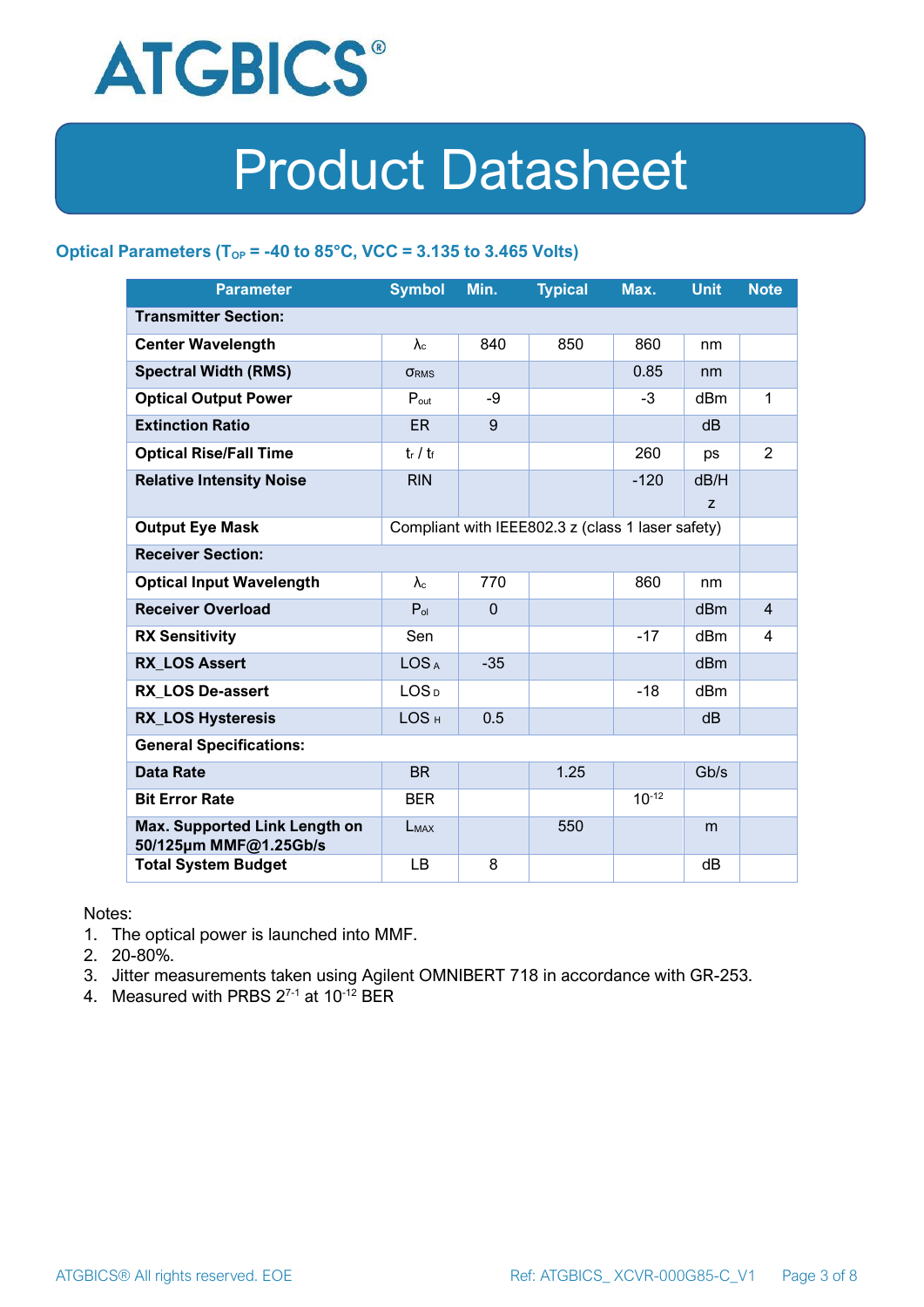

#### **Pin Assignment**

Diagram of Host Board Connector Block Pin Numbers and Name



#### **Diagram of Host Board Connector Block Pin Numbers and Names**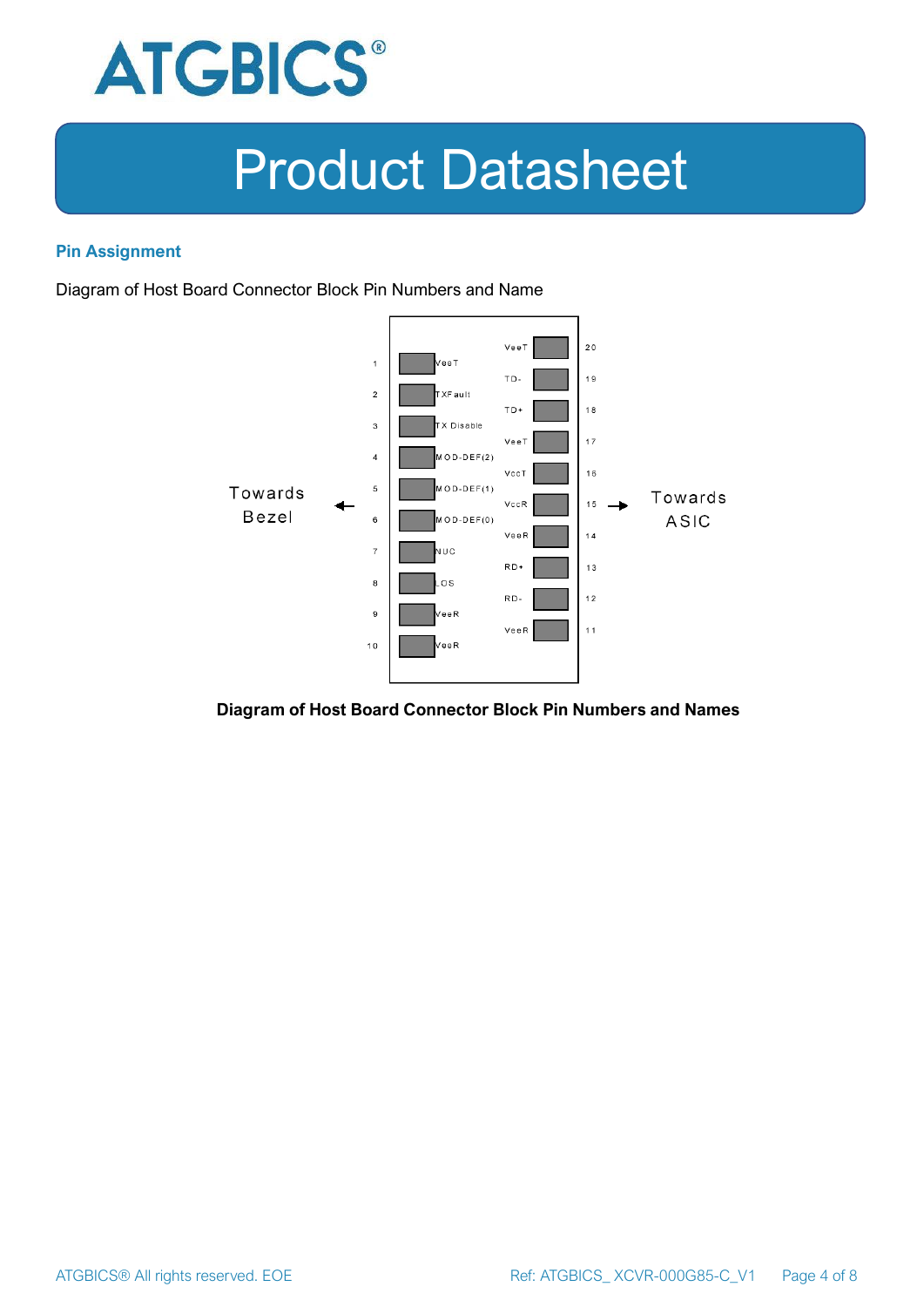

#### **Pin Function Definitions**

| <b>Pin No</b>  | <b>Name</b>        | <b>Function</b>                     | <b>Plug Seq</b> | <b>Notes</b>   |
|----------------|--------------------|-------------------------------------|-----------------|----------------|
| 1              | VeeT               | <b>Transmitter Ground</b>           | 1               | $\mathbf 1$    |
| $\mathbf 2$    | <b>TX Fault</b>    | <b>Transmitter Fault Indication</b> | 3               |                |
| 3              | <b>TX Disable</b>  | <b>Transmitter Disable</b>          | 3               | $\overline{2}$ |
| 4              | MOD-DEF2           | <b>Module Definition</b>            | $\overline{2}$  | 3              |
| 5              | MOD-DEF1           | <b>Module Definition 1</b>          | 3               | 3              |
| 6              | MOD-DEF0           | Module Definition 0                 | 3               | 3              |
| $\overline{7}$ | <b>Rate Select</b> | Not Connected                       | 3               | $\overline{4}$ |
| 8              | LOS                | Loss of Signal                      | 3               | 5              |
| 9              | <b>VeeR</b>        | <b>Receiver Ground</b>              | $\mathbf 1$     | $\mathbf{1}$   |
| 10             | VeeR               | Receiver Ground                     | $\mathbf{1}$    | $\mathbf 1$    |
| 11             | <b>VeeR</b>        | <b>Receiver Ground</b>              |                 | $\mathbf{1}$   |
| 12             | RD-                | Inv. Received Data Out              | 3               | 6              |
| 13             | $RD+$              | <b>Received Data Out</b>            | 3               | 6              |
| 14             | VeeR               | <b>Receiver Ground</b>              | 3               | 1              |
| 15             | <b>VccR</b>        | <b>Receiver Power</b>               | $\overline{2}$  | $\mathbf{1}$   |
| 16             | <b>VccT</b>        | <b>Transmitter Power</b>            | $\overline{2}$  |                |
| 17             | VeeT               | <b>Transmitter Ground</b>           | $\mathbf{1}$    |                |
| 18             | TD+                | Transmit Data In                    | 3               | 6              |
| 19             | TD-                | Inv. Transmit In                    | 3               | 6              |
| 20             | VeeT               | <b>Transmitter Ground</b>           | 1               |                |

Notes:

- 1. Circuit ground is internally isolated from chassis ground.
- 2. Laser output disabled on TDIS >2.0V or open, enabled on TDIS <0.8V.
- 3. Should be pulled up with 4.7k 10 kohms on host board to a voltage between 2.0V and 3.6V. MOD\_DEF (0) pulls line low to indicate module is plugged in.
- 4. Rate select is not used
- 5. LOS is open collector output. Should be pulled up with 4.7k 10 kohms on host board to a voltage between 2.0V and 3.6V. Logic 0 indicates normal operation; logic 1 indicates loss of signal.
- 6. AC Coupled

#### **SFP Module EEPROM Information and Management**

The SFP modules implement the 2-wire serial communication protocol as defined in the SFP -8472. The serial ID information of the SFP modules can be accessed through the I2C interface at address A0h.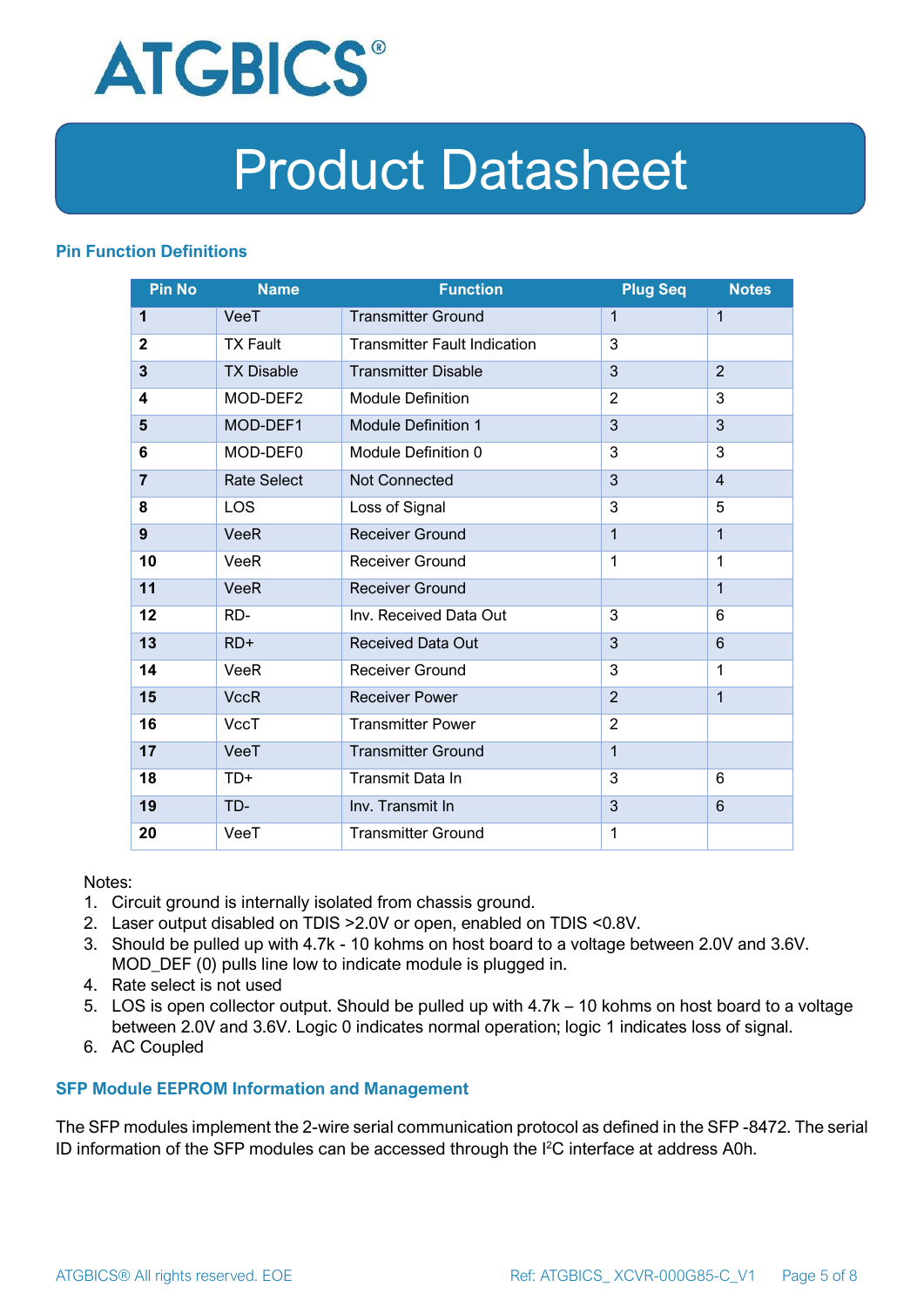

#### **EEPROM Serial ID Memory Contents (A0h)**

| <b>Data</b><br><b>Address</b> | <b>Length</b><br>(Byte) | <b>Name of</b><br>Length | <b>Description and Contents</b>                                                                                         |  |  |
|-------------------------------|-------------------------|--------------------------|-------------------------------------------------------------------------------------------------------------------------|--|--|
| <b>Base ID Fields</b>         |                         |                          |                                                                                                                         |  |  |
| $\mathbf 0$                   | $\mathbf{1}$            | Identifier               | Type of Serial transceiver (03h=SFP)                                                                                    |  |  |
| 1                             | 1                       | Reserved                 | Extended identifier of type serial transceiver<br>(04h)                                                                 |  |  |
| $\overline{2}$                | $\mathbf{1}$            | Connector                | Code of optical connector type (07=LC)                                                                                  |  |  |
| $3 - 10$                      | 8                       | Transceiver              |                                                                                                                         |  |  |
| 11                            | 1                       | Encoding                 | NRZ(03h)                                                                                                                |  |  |
| 12                            | $\mathbf{1}$            | BR, Nominal              | Nominal baud rate, unit of 100Mbps                                                                                      |  |  |
| $13 - 14$                     | $\overline{2}$          | Reserved                 | (0000h)                                                                                                                 |  |  |
| 15                            | $\mathbf{1}$            | Length(9um)              | Link length supported for 9/125um fiber, units of<br>100 <sub>m</sub>                                                   |  |  |
| 16                            | $\mathbf{1}$            | Length(50um)             | Link length supported for 50/125um fiber, units<br>of 10m                                                               |  |  |
| 17                            | $\mathbf{1}$            | Length(62.5um)           | Link length supported for 62.5/125um fiber, units<br>of 10m                                                             |  |  |
| 18                            | $\mathbf{1}$            | Length(Copper)           | Link length supported for copper, units of meters                                                                       |  |  |
| 19                            | 1                       | Reserved                 |                                                                                                                         |  |  |
| 20-35                         | 16                      | Vendor Name              | SFP vendor name: ATGBICS                                                                                                |  |  |
| 36                            | 1                       | Reserved                 |                                                                                                                         |  |  |
| 37-39                         | 3                       | Vendor OUI               | SFP transceiver vendor OUI ID                                                                                           |  |  |
| 40-55                         | 16                      | Vendor PN                | Part Number: "XCVR-000G85-C" (ASCII)                                                                                    |  |  |
| 56-59                         | 4                       | Vendor rev               | Revision level for part number                                                                                          |  |  |
| 60-62                         | 3                       | Reserved                 |                                                                                                                         |  |  |
| 63                            | 1                       | <b>CCID</b>              | Least significant byte of sum of data in address<br>$0 - 62$                                                            |  |  |
| <b>Extended ID Fields</b>     |                         |                          |                                                                                                                         |  |  |
| 64-65                         | 2                       | Option                   | Indicates which<br>optical SFP<br>signals<br>are<br>implemented<br>(001Ah = LOS, TX_FAULT, TX_DISABLE all<br>supported) |  |  |
| 66                            | $\mathbf{1}$            | BR, max                  | Upper bit rate margin, units of %                                                                                       |  |  |
| 67                            | $\mathbf{1}$            | BR, min                  | Lower bit rate margin, units of %                                                                                       |  |  |
| 68-83                         | 16                      | Vendor SN                | Serial number (ASCII)                                                                                                   |  |  |
| 84-91                         | 8                       | Date code                | Manufacturing date code                                                                                                 |  |  |
| 92-94                         | 3                       | Reserved                 |                                                                                                                         |  |  |
| 95                            | 1                       | <b>CCEX</b>              | Check<br>code for the<br>Fields<br>extended<br>ID<br>(addresses 64 to 94)                                               |  |  |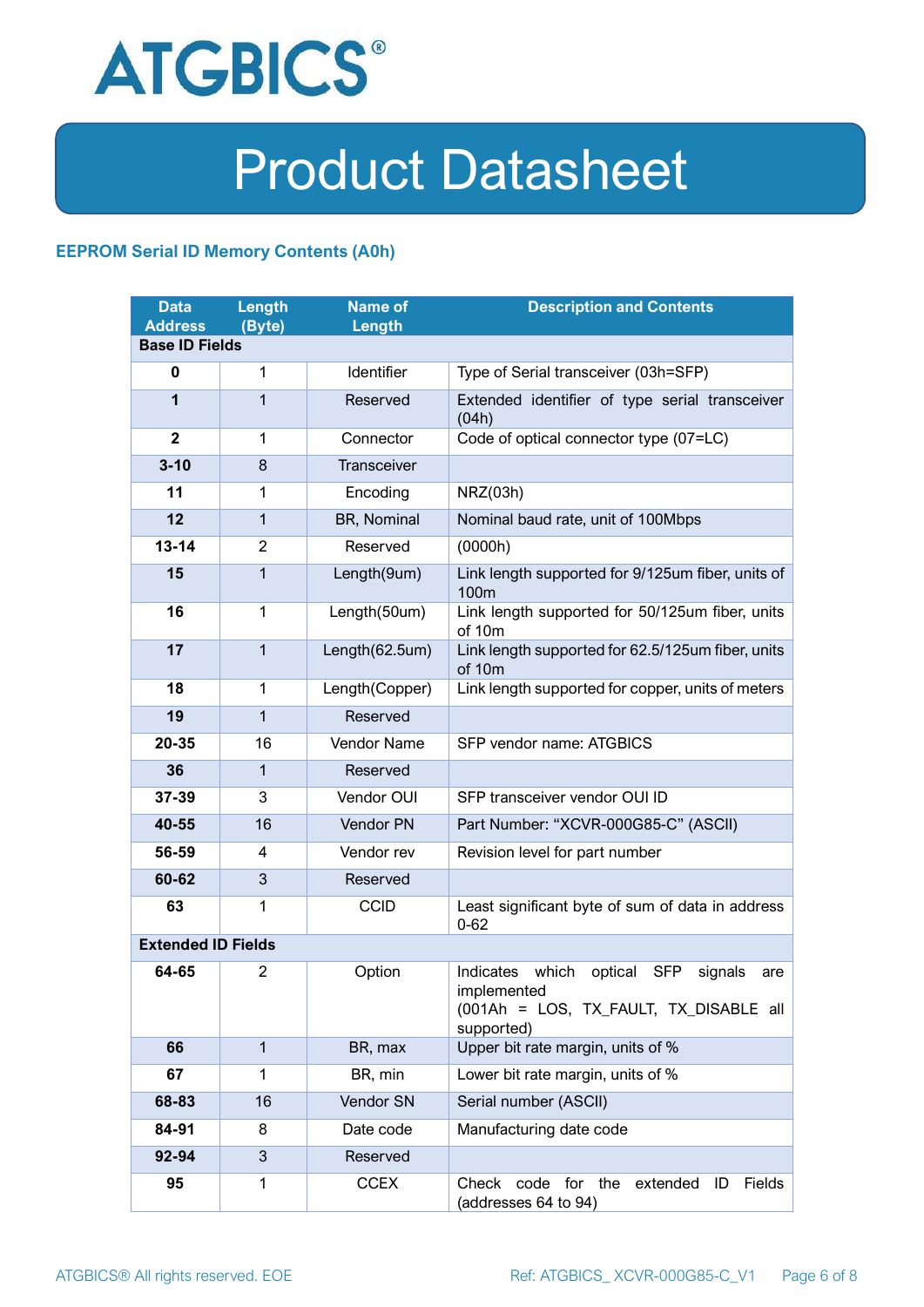

| <b>Vendor Specific ID Fields</b> |     |          |                                 |
|----------------------------------|-----|----------|---------------------------------|
| 96-127                           | 32  | Readable | Vendor specific date, read only |
| 128-255                          | 128 | Reserved | Reserved for SFF-8079           |

#### **Regulatory Compliance**

The GLX-SX-MMD-C complies with international Electromagnetic Compatibility (EMC) and international safety requirements and standards (see details in Table following).

| Electrostatic Discharge<br>(ESD) to the Electrical Pins                                      | MIL-STD-883E<br>Method 3015.7                                                   | Class 1(>1000 V)                          |  |
|----------------------------------------------------------------------------------------------|---------------------------------------------------------------------------------|-------------------------------------------|--|
| <b>Electrostatic</b><br>Discharge<br>(ESD)<br>LC<br>the<br><b>Duplex</b><br>to<br>Receptacle | IEC 61000-4-2<br><b>GR-1089-CORE</b>                                            | Compatible with standards                 |  |
| Electromagnetic<br>Interference (EMI)                                                        | FCC Part 15 Class B<br>EN55022 Class B (CISPR 22B)<br><b>VCCI Class B</b>       | Compatible with standards                 |  |
| Laser Eye Safety                                                                             | 1040.10<br>21CFR<br>and<br><b>FDA</b><br>1040.11<br>EN60950, EN (IEC) 60825-1,2 | Compatible with Class 1 laser<br>product. |  |

#### **Recommended Circuit**



#### **SFP Host Recommended Circuit**